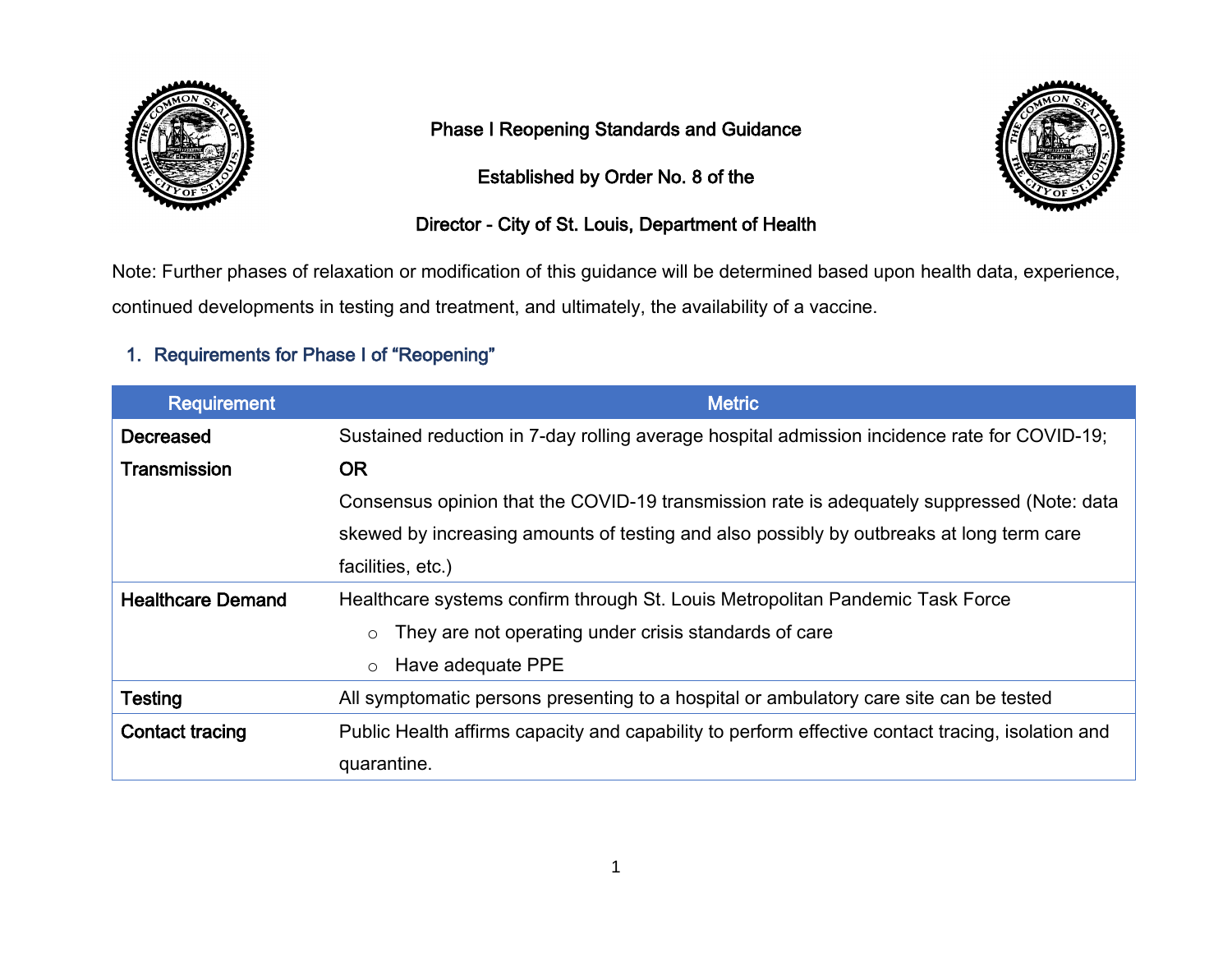## 2. Phase I Guidance for Individuals

| Category                        | <b>Standards and Guidance</b>                                                                           |
|---------------------------------|---------------------------------------------------------------------------------------------------------|
| <b>Social Distancing</b>        | Maintain social distancing of at least six (6) feet from any other non-related person<br>$\bullet$      |
| Face masks                      | Facemasks/coverings should be worn by all residents nine (9) years of age or older in the               |
|                                 | following:                                                                                              |
|                                 | Public closed spaces<br>$\bullet$                                                                       |
|                                 | Outdoors when six (6) feet of distance is unpredictable or cannot be maintained from                    |
|                                 | non-related persons                                                                                     |
|                                 | Aboard public transportation<br>$\bullet$                                                               |
| Handwashing                     | Wash hands with soap and water several times a day or use alcohol-based hand sanitizer<br>$\bullet$     |
|                                 | (at least 60% alcohol)                                                                                  |
| Stay at Home                    | Vulnerable populations, including those over 65 and/or individuals at high risk of illness<br>$\bullet$ |
|                                 | should stay at home as much as possible and avoid social contact to reduce risk of                      |
|                                 | exposure                                                                                                |
| <b>Monitor signs of Illness</b> | Stay home if you are sick<br>$\bullet$                                                                  |
|                                 | Contact a healthcare provider if experiencing symptoms and get tested                                   |
| Cleaning                        | Sanitize commonly used spaces and surfaces in your home or workplace                                    |
| Gatherings                      | No social gatherings of more than ten (10) people<br>$\bullet$                                          |
| <b>Visiting</b>                 | People should not visit nursing homes, long-term care facilities, retirement homes, or                  |
|                                 | assisted living homes or vulnerable friends/family                                                      |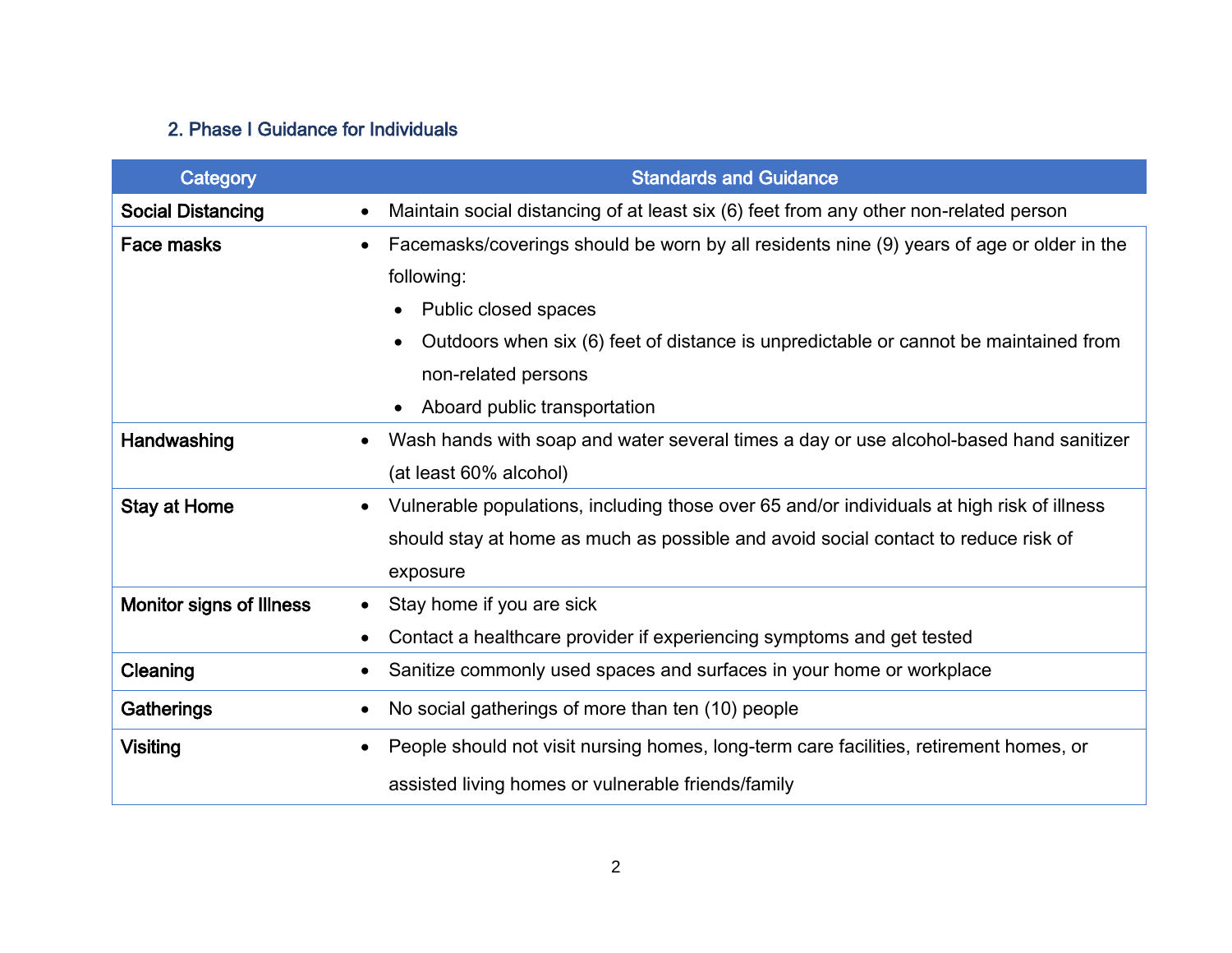#### 3. Phase I General Guidance for Business

| Category                   | <b>Standards and Guidance</b>                                                                        |
|----------------------------|------------------------------------------------------------------------------------------------------|
|                            | Maintain six (6) feet of distance between employees and consumers<br>$\bullet$                       |
|                            | Consider installing physical barriers between customers and employees<br>$\circ$                     |
|                            | Consider using tape or other means to increase compliance with social distancing<br>$\circ$          |
|                            | recommendations                                                                                      |
|                            | Educate employees on all procedures related to social distancing requirements<br>$\circ$             |
|                            | Post signage regarding face coverings, hygiene, and social distancing for employees<br>$\circ$       |
| <b>Social Distancing</b>   | and customers                                                                                        |
|                            | Consider providing separate operating hours for vulnerable populations and high-risk<br>$\circ$      |
|                            | individuals to allow for maximum social distancing                                                   |
|                            | Consider other techniques to increase social distancing such as staggered shifts, etc.<br>$\circ$    |
|                            | Encourage telework where feasible<br>$\circ$                                                         |
|                            | Retail establishments must comply with the State of Missouri's order regarding capacity<br>$\bullet$ |
|                            | restrictions <sup>1</sup>                                                                            |
|                            |                                                                                                      |
|                            | Provide face masks, or supplies to make face masks, to all employees and volunteers<br>$\bullet$     |
| <b>Personal Protective</b> | working in the business                                                                              |
| Equipment - Facemasks;     | Require employees or volunteers to wear face masks at work, unless an employee or<br>$\bullet$       |
| <b>Gloves</b>              | volunteer is working alone in an enclosed area or is working outside and maintaining social          |
|                            | distancing                                                                                           |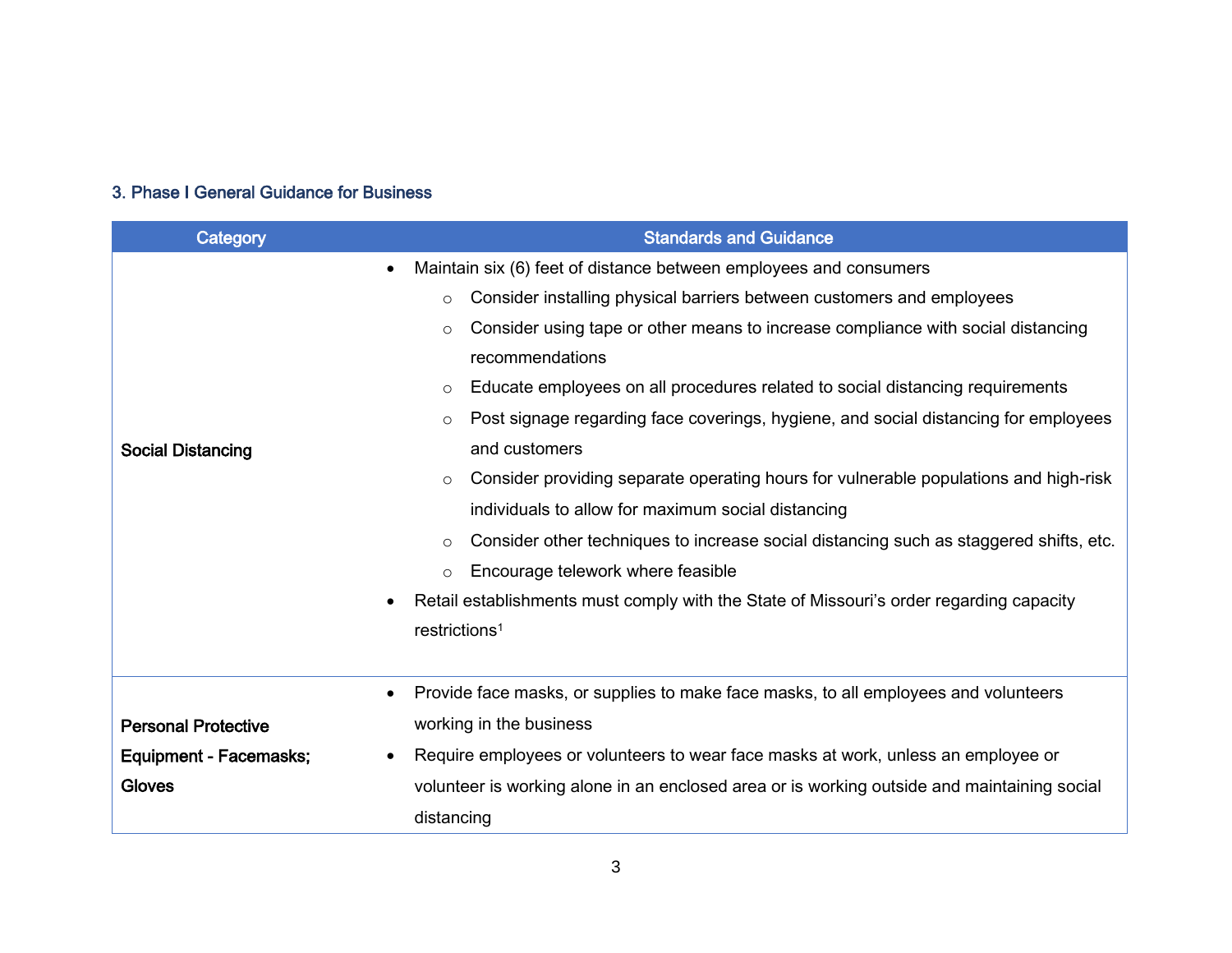|                                                                                           | Gloves should be worn where appropriate<br>$\bullet$                                                  |
|-------------------------------------------------------------------------------------------|-------------------------------------------------------------------------------------------------------|
|                                                                                           |                                                                                                       |
| Handwashing                                                                               | Provide breaks for employees for hand washing or sanitizing opportunities throughout the<br>$\bullet$ |
|                                                                                           | day                                                                                                   |
|                                                                                           | Make hand sanitizer available at building openings for the public<br>$\bullet$                        |
| <b>Disinfection</b>                                                                       | Perform proper cleaning per CDC guidelines<br>$\bullet$                                               |
|                                                                                           | Provide material and education regarding proper cleaning procedures                                   |
|                                                                                           | Require employees to routinely disinfect all high touch surfaces including any areas<br>$\bullet$     |
|                                                                                           | frequently touched by customers or employees                                                          |
| <b>Employee Screening</b>                                                                 | Establish daily protocols to evaluate employee health<br>$\bullet$                                    |
|                                                                                           | Allow employees to quarantine                                                                         |
|                                                                                           | See Exhibit A for a sample Screening Form                                                             |
| 1https://governor.mo.gov/sites/gov/files/media/pdf/2020/04/Economic-Reopening-Phase-1.pdf |                                                                                                       |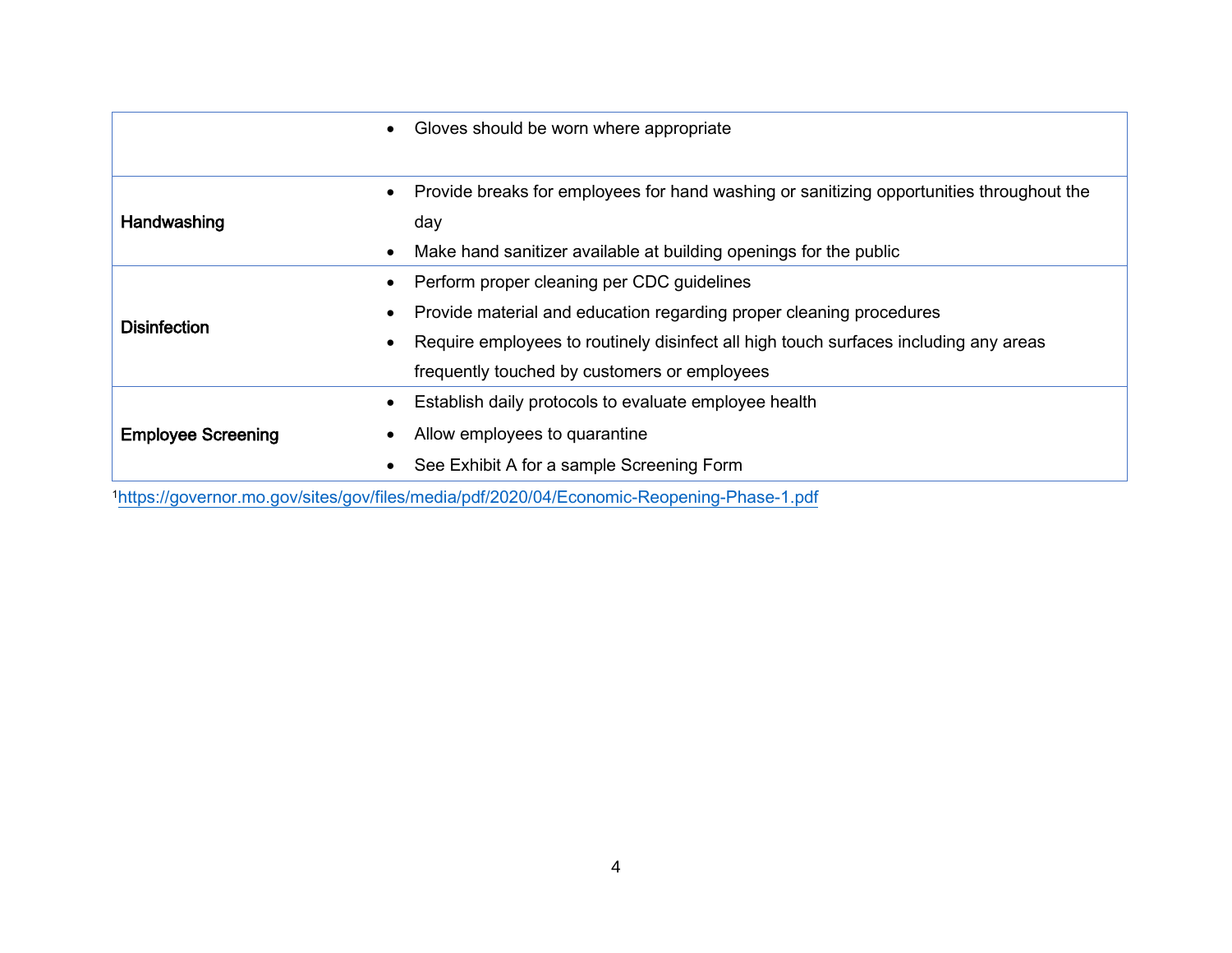# 4. Phase I Guidance for Specific Business Categories

| Category                         | <b>Standards and Guidance</b>                                                                     |
|----------------------------------|---------------------------------------------------------------------------------------------------|
|                                  | <b>Follow General Guidance for Businesses</b><br>$\bullet$                                        |
|                                  | Limit access to and consider closing communal spaces<br>$\bullet$                                 |
| <b>Offices</b>                   | Inspect and adjust airflow as needed/possible to reduce spread of virus including<br>$\bullet$    |
|                                  | opening windows                                                                                   |
|                                  | See Exhibit B for additional specific guidance<br>$\bullet$                                       |
|                                  | <b>Follow General Guidance for Businesses</b><br>$\bullet$                                        |
| <b>Hotels &amp; Commercial</b>   | Hotel restaurants and bars, retail and gyms should follow restaurant and bar, retail<br>$\bullet$ |
| Lodging                          | and gym guidance                                                                                  |
|                                  | Ballrooms, banquet rooms, meeting rooms closed in Phase I<br>$\bullet$                            |
|                                  | See Exhibit C for additional specific guidance                                                    |
| Manufacturing                    | <b>Follow General Guidance for Businesses</b><br>$\bullet$                                        |
|                                  | See Exhibit D for additional specific guidance<br>$\bullet$                                       |
| <b>Retail Services and Malls</b> | <b>Follow General Guidance for Businesses</b>                                                     |
|                                  | See Exhibit E for additional specific guidance<br>$\bullet$                                       |
|                                  | <b>Follow General Guidance for Businesses</b>                                                     |
| <b>Restaurants and Bars</b>      | <b>Follow FDA Guidance</b><br>$\bullet$                                                           |
|                                  | See Exhibit F for additional specific guidance                                                    |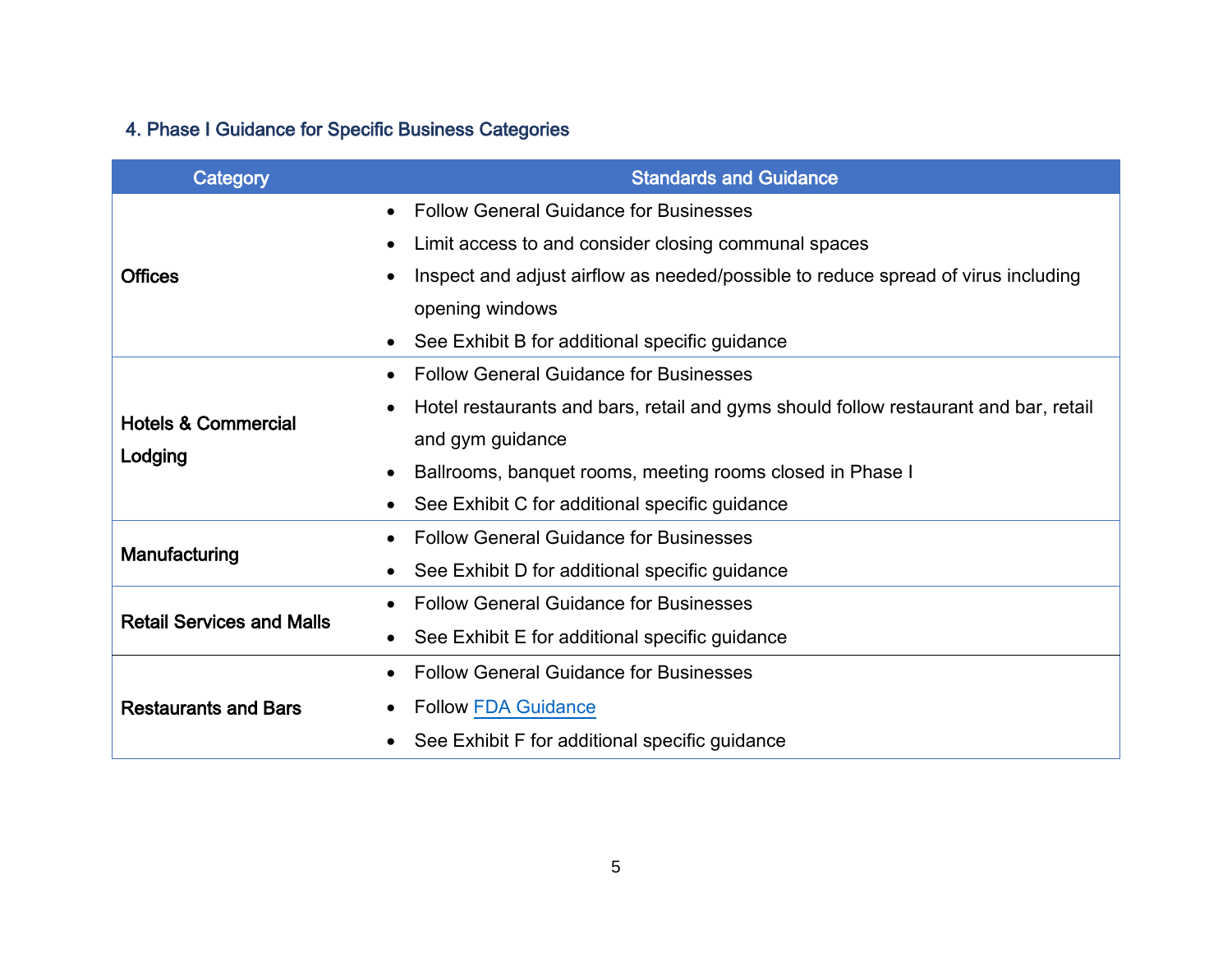| <b>Personal Services (nail</b>                            | <b>Follow General Guidance for Businesses</b>                                            |
|-----------------------------------------------------------|------------------------------------------------------------------------------------------|
| salons, hair salons, tattoo                               | See Exhibit G for additional specific guidance<br>$\bullet$                              |
| parlors, etc)                                             |                                                                                          |
|                                                           | <b>Follow General Guidance for Businesses</b>                                            |
| <b>Transportation (Taxis,</b><br>Uber, Lyft, buses, etc.) | Improve ventilation where possible                                                       |
|                                                           | See Exhibit H for additional specific guidance                                           |
|                                                           | <b>Follow General Guidance for Businesses</b><br>$\bullet$                               |
| <b>Churches</b>                                           | Follow Centers for Disease and Prevention (CDC) Guidelines                               |
|                                                           | <b>Follow General Guidance for Businesses</b>                                            |
| <b>Childcare facilities</b>                               | <b>Follow CDC Guidance</b><br>$\bullet$                                                  |
|                                                           | Parks remain open provided social distancing can be maintained<br>٠                      |
| Parks, playgrounds and                                    | Playgrounds and pools should remain closed<br>$\bullet$                                  |
| pools                                                     | Contact-sports courts/facilities remain closed (i.e. handball, basketball, soccer, etc.) |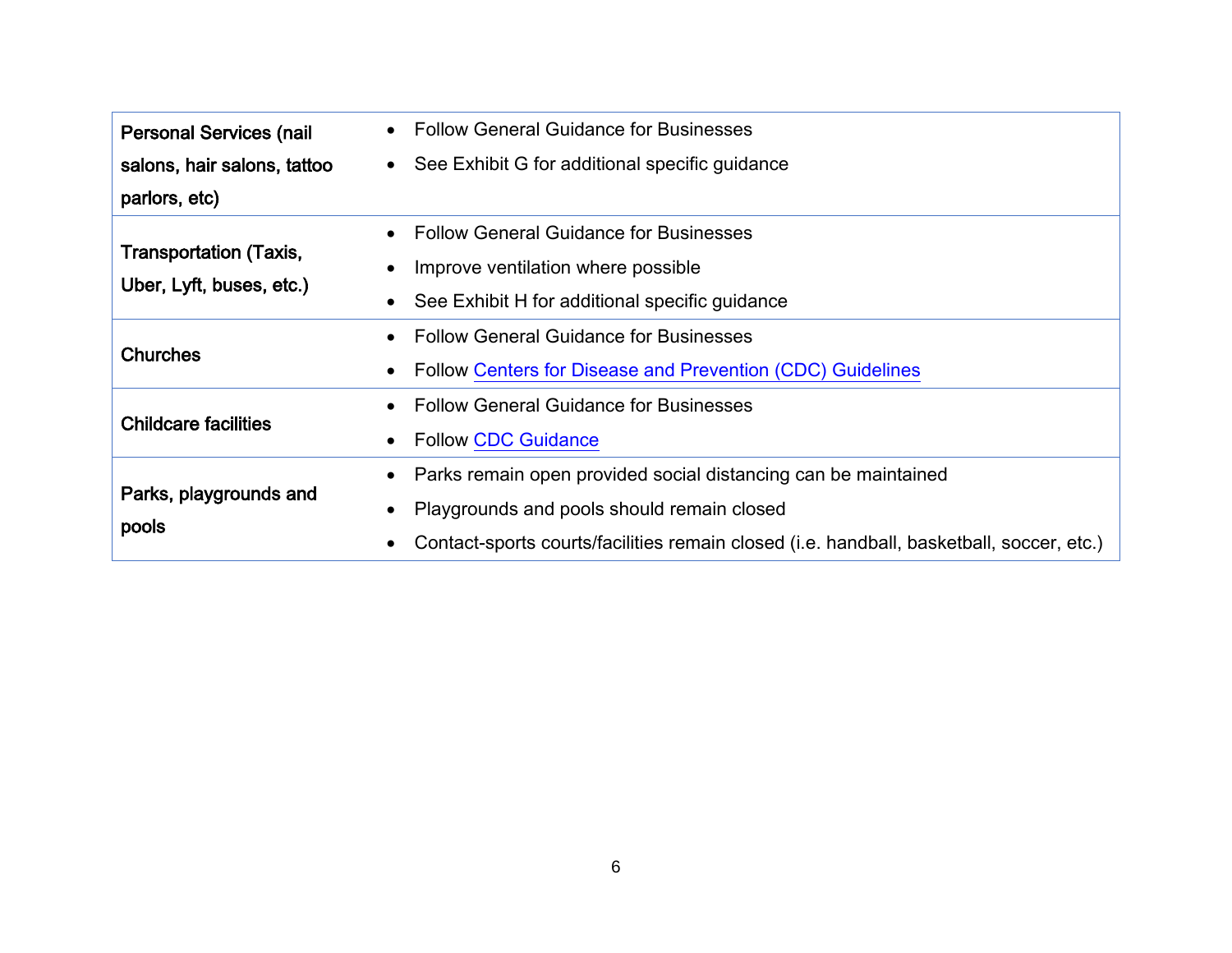## 5. Other Guidance/Information

| Category                            | <b>Standards and Guidance</b>                                                                     |
|-------------------------------------|---------------------------------------------------------------------------------------------------|
| <b>Ballrooms, Banquet</b>           | Closed in Phase I<br>$\bullet$                                                                    |
| <b>Rooms, Meeting Rooms</b>         |                                                                                                   |
| <b>Gyms &amp; Fitness</b>           | Closed in Phase I<br>$\bullet$                                                                    |
| <b>Centers</b>                      |                                                                                                   |
| Casinos                             | Closed in Phase I<br>$\bullet$                                                                    |
| <b>Schools</b>                      | Follow specific jurisdictional guidance<br>$\bullet$                                              |
|                                     | Missouri Department of Elementary and Secondary Education (DESE) Information<br>$\bullet$         |
|                                     | Missouri DESE Administrative Memo - Summer School Recommendations<br>$\bullet$                    |
|                                     | <b>CDC Guidance on Reopening Schools</b>                                                          |
| <b>Sports Stadiums</b>              | Closed in Phase I or until specific event operating plans are submitted to and<br>$\bullet$       |
|                                     | approved by City of St. Louis Department of Health                                                |
| <b>Cultural institutions/</b>       | Closed in Phase I or until specific operating plans are submitted to and approved by<br>$\bullet$ |
| Destinations&                       | City of St. Louis Department of Health                                                            |
| <b>Attractions/Large Venues</b>     |                                                                                                   |
| (i.e. Zoo, Aquarium, Arch,          |                                                                                                   |
| <b>Science Center, Museums,</b>     |                                                                                                   |
| <b>Stifel Theatre, Fox, Pageant</b> |                                                                                                   |
| and similar venues)                 |                                                                                                   |